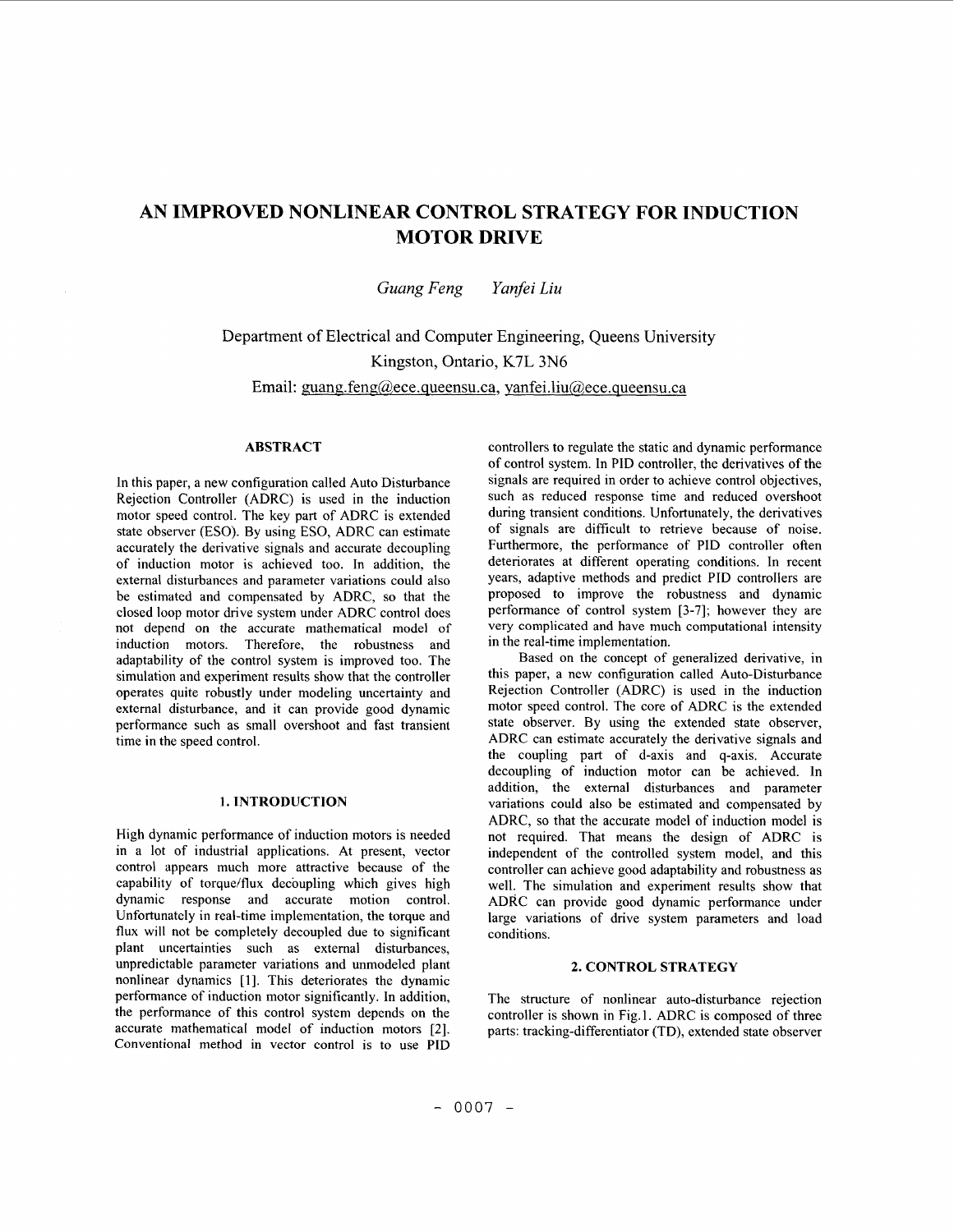<span id="page-1-0"></span>

**Fig.** 1. The Block Diagram **of** ADRC

(ESO) and nonlinear state error feedback control law (NLSEF) **[8].** The key part of ADRC is (N+l)th order ESO, which uses nonlinear state feedback to realize the linearization of uncertain nonlinear systems. Unlike full order (Nth order) state observer, ESO utilizes (N+l)th order (full order plus **1)** state observation to achieve feedback linearization. In ESO, lower order derivative is obtained by integrating the higher order derivatives. No differential operation is needed. Therefore, the differential signal is obtained without noises. Furthermore, the signal of (N+I)th state variable reveals the information about disturbances and plant uncertainties in the control system. When the nonlinear functions and their related parameters of ESO are properly selected, the state variables  $z_i(t)$  $i = 1, \dots, n$  of ESO will converge to the observed state

variables  $x(t)$  and its derivatives. At the same time, the extemal and internal disturbances can also be observed.

**The** observer's architecture is not determined by the actual expression of system under control, but only affected by its variation range. Therefore, this observer has very good robustness and adaptability.

Tracking-Differentiator (Nth order TD in the Fig. 1) is a dynamic system which can arrange the transition process according to the input reference signal and the system under control. Comparing the difference between the output of tracking-differentiator and extended state observer, nonlinear state error feedback control law  $u(t)$  is used to drive the state trajectory to the desired reference signal. With the help **of** modeling uncertainty and disturbance compensation, this control system will have desired behaviors such as tracking, regulation, stability, etc.

# **3. ADRC FOR INDUCTION MOTOR**

Based on the reference-frame theory and the rotor flux orientation, the state space model of a squirrel case induction motor in a synchronous d-q reference frame can be described by fourth order nonlinear differential equation:

$$
\begin{cases}\n\dot{i}_{d1} = -k_1 \dot{i}_{d1} + k_2 \psi_{d2} + i_{q1} \omega_1 + \frac{1}{\sigma} u_{d1} \\
\dot{\psi}_{d2} = \frac{L_m}{T_r} \dot{i}_{d1} - \frac{1}{T_r} \psi_{d2} \\
\dot{\omega}_r = k_3 \psi_{d2} \dot{i}_{q1} - T_L n_p / J \\
\dot{i}_{q1} = -k_1 \dot{i}_{q1} - \frac{L_m}{\sigma L_r} \psi_{d2} \omega_r - i_{d1} \omega_1 + \frac{1}{\sigma} u_{q1}\n\end{cases}
$$
\n(1)

 $I<sup>2</sup>$ 

where

 $\mathbf{r}$ 

| $T_r = \frac{E_r}{R_r}$ | $\sigma = L_s - \frac{L_m}{I}$                                                                                          |
|-------------------------|-------------------------------------------------------------------------------------------------------------------------|
|                         | $k_1 = \frac{R_s L_r^2 + R_r L_m^2}{\sigma L_r^2}$ $k_2 = \frac{R_r L_m}{\sigma L_r^2}$ $k_3 = \frac{n_p^2 L_m}{J L_r}$ |
| $u_{d1}^{},u_{d1}^{}$   | $d$ - $axis(q-axis)$ stator votage                                                                                      |
| $i_{d1}, i_{d1}$        | $d$ - $axis(q-axis)$ stator current                                                                                     |
| $\psi_{d2}, \psi_{q2}$  | $d$ -axis $(q$ -axis) rotorflux                                                                                         |
| ω                       | rotatingspeed of the coordinate                                                                                         |
| ω,                      | rotorangularspeed                                                                                                       |
| T,                      | loadtorque                                                                                                              |
| $R_s, R_r$              | stator and rotor resistances                                                                                            |
| $Ls, Lr, Lm$            | stator, rotor and mutual inductances                                                                                    |
|                         | rotor inertia                                                                                                           |
| n,                      | pole pairs                                                                                                              |

The above equations show that

(1) The system is nonlinear due to the coupling parts between state variables.

**(2)** The variation of motor parameters will deteriorate the performance of **the** drive system.

In this paper, we assume  $\omega_r$ ,  $\psi_{d2}$ ,  $\mathbf{i}_{d1}$ ,  $\mathbf{i}_{q1}$  and their derivatives exist and are continuous. **As** it **is** shown in equation (l), the rotor flux is mainly controlled by first and second item of equation (1); the speed is affected mainly by the third and fourth item of equation (1).

From equation (1), the  $2^{nd}$  derivative of flux is obtained as follows:

$$
\ddot{\psi}_{d2} = -\frac{1}{T_r} \dot{\psi}_{d2} + \frac{L_m}{T_r} k_2 \psi_{d2} + \frac{L_m}{T_r} (-k_1 i_{d1} + i_{q1} \omega_1) + \frac{L_m}{T_r \sigma} u_{d1} (2)
$$

If the coupling part of equation (2)--  $\frac{L_m}{T_r}$  ( $-k_1 i_{d1} + i_{q1} \omega_1$ )

is regarded as the modeling disturbance of system, it can be rewritten as:

$$
\ddot{\psi}_{d2} = -\frac{1}{T_r} \dot{\psi}_{d2} + \frac{L_m}{T_r} k_2 \psi_{d2} + w_{11}(t) + \frac{L_m}{T_r \sigma} u_{d1}
$$
 (3)  
Where 
$$
w_{11}(t) = \frac{L_m}{T_r} (-k_1 i_{d1} + i_{q1} \omega_1)
$$

Similarly, the coupling part in the derivatives of  $\omega$ , and  $i_{q_1}$  can be treated as modeling disturbance as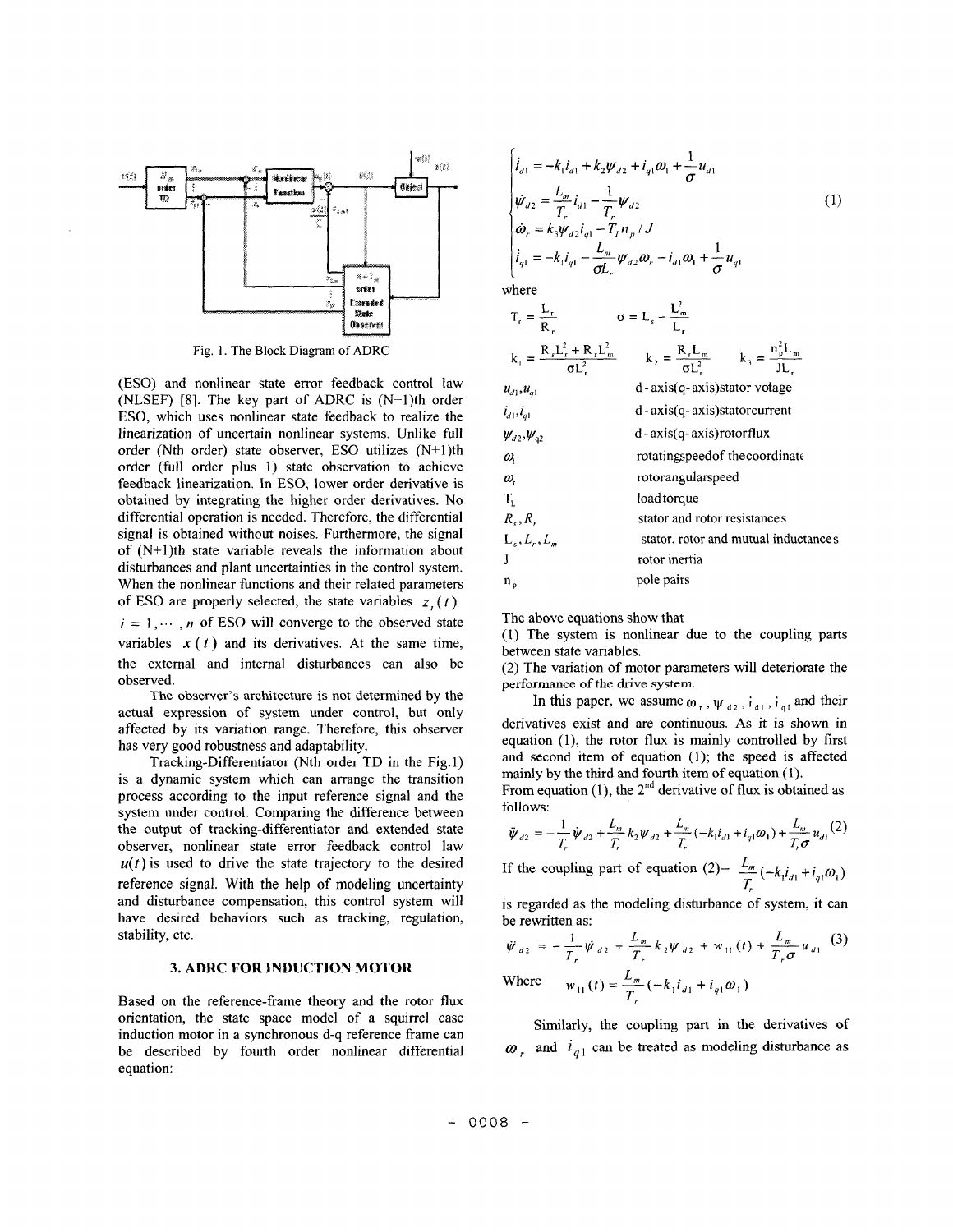following:

$$
\begin{cases} \dot{\omega}_r = k_3 \psi_{d2} i_{q1} + w_{21}(t) \\ \dot{i}_{q1} = -k_1 i_{q1} + w_{31}(t) + \frac{1}{\sigma} u_{q1} \end{cases}
$$
 (4)

Where

$$
w_{21}(t) = -T_{L}n_{p} / J \Box w_{31}(t) = -\frac{L_{m}}{\sigma L_{2}} \psi_{d2} \omega_{r} - i_{d1} \omega_{1}
$$



(a) **Flux** Subsystem



(b) Speed Subsystem Fig. **2.** The Equivalent Dynamic Mathematical Model of Induction Motor

If we select the control voltage reference as:

$$
u_{d0} = \frac{w_{11}(t)}{L_m/(T_r \sigma)} + u_{d1}
$$
 (5)

$$
I_{q0} = i_{q1} + w_{21}(t) / (k_2 \psi_{d2})
$$
 (6)

$$
u_{q0} = w_{31}(t) \cdot \sigma + u_{q1} \tag{7}
$$

Then, the coupling between the torque-producing current

 $\mathbf{i}_{q1}$  and the rotor flux  $\mathbf{\psi}_{q2}$  can be completely eliminated. The closed loop system can be simplified as:

$$
\ddot{\psi}_{d2} = -\frac{1}{T_r} \dot{\psi}_{d2} + \frac{L_m}{T_r} k_2 \psi_{d2} + \frac{L_m}{T_r \sigma} u_{d0}
$$
\n
$$
\dot{\omega}_r = k_3 \psi_{d2} I_{q0}
$$
\n
$$
\dot{i}_{q1} = -k_1 \dot{i}_{q1} + \frac{1}{\sigma} u_{q0}
$$
\n(8)

The model of induction model can be decoupled into two linear subsystems: flux subsystem and speed subsystem (shown in Fig.2). It can be observed from Fig. *2* that the precise decoupling of flux and speed control and exact linearization can be achieved if the ESO can realize



Fig. *3.* The Control System of Induction Motor

the state feedback and model compensation. *So,* it is convenient to use ADRC to give control signal  $u_{d1}$  and  $I_{q0}$ ,  $u_{q1}$ [9].

Considering the external disturbance and parameter variation (we use the rotor resistant change and load disturbance as a example), the equation  $(3)$ ,  $(4)$  can be rewritten as follows,

$$
\ddot{\psi}_{d2} = -\frac{1}{T_r} \dot{\psi}_{d2} + \frac{L_m}{T_r} k_2 \psi_{d2} + w_{11}(t) + \frac{L_m}{T_r \sigma} u_{d1} + w_{12}(t) \tag{9}
$$
\n
$$
w_{12}(t) = (\frac{1}{T_r} - \frac{1}{T_r}) \dot{\psi}_{d2} + (\frac{L_m}{T_r} k_2 - \frac{L_m}{T_r} k_2) \psi_{d2} + (\frac{L_m}{T_r \sigma} - \frac{L_m}{T_r \sigma}) u_{d1}
$$
\n
$$
\begin{cases}\n\dot{\omega}_r = k_3 \psi_{d2} i_{q1} + w_{21}(t) + w_{22}(t) \\
\dot{i}_{q1} = -k_1 i_{q1} + w_{31}(t) + \frac{1}{\sigma} u_{q1} + w_{32}(t)\n\end{cases} \tag{10}
$$

where

$$
w_{22}(t) = \Delta k_3 \psi_{d2} i_{q1} + \Delta T_L n_p / J
$$

$$
w_{32}(t) = \Delta k_1 i_{q1} + \Delta (\frac{1}{\sigma}) u_{q1}
$$

In the above model, the external load change and internal parameter variation are all treated as disturbances imposed on the control system. **As** the variation range **of**  load and parameter change is finite, we can estimate and compensate the model parameter variation and external disturbance by properly selecting the functions and related parameters of **ESO** and ADRC. The above analysis has shown that the closed loop motor drive system under ADRC control does not depend on the accurate mathematical model of induction motors. Therefore, the robustness and adaptability **of** the control system is significantly improved.

Fig.3 shows the proposed ADRC for induction motor. In order to achieve the rotor angular speed and the rotor flux regulation, the controller includes two distinct control loops: the flux loop which employs one  $2<sup>nd</sup>$  ADRC to regulate the rotor flux; the speed loop, which employs two 1<sup>st</sup> order ADRC to control the rotor speed  $\omega_r$  and q-axis stator current  $i_{a1}$ .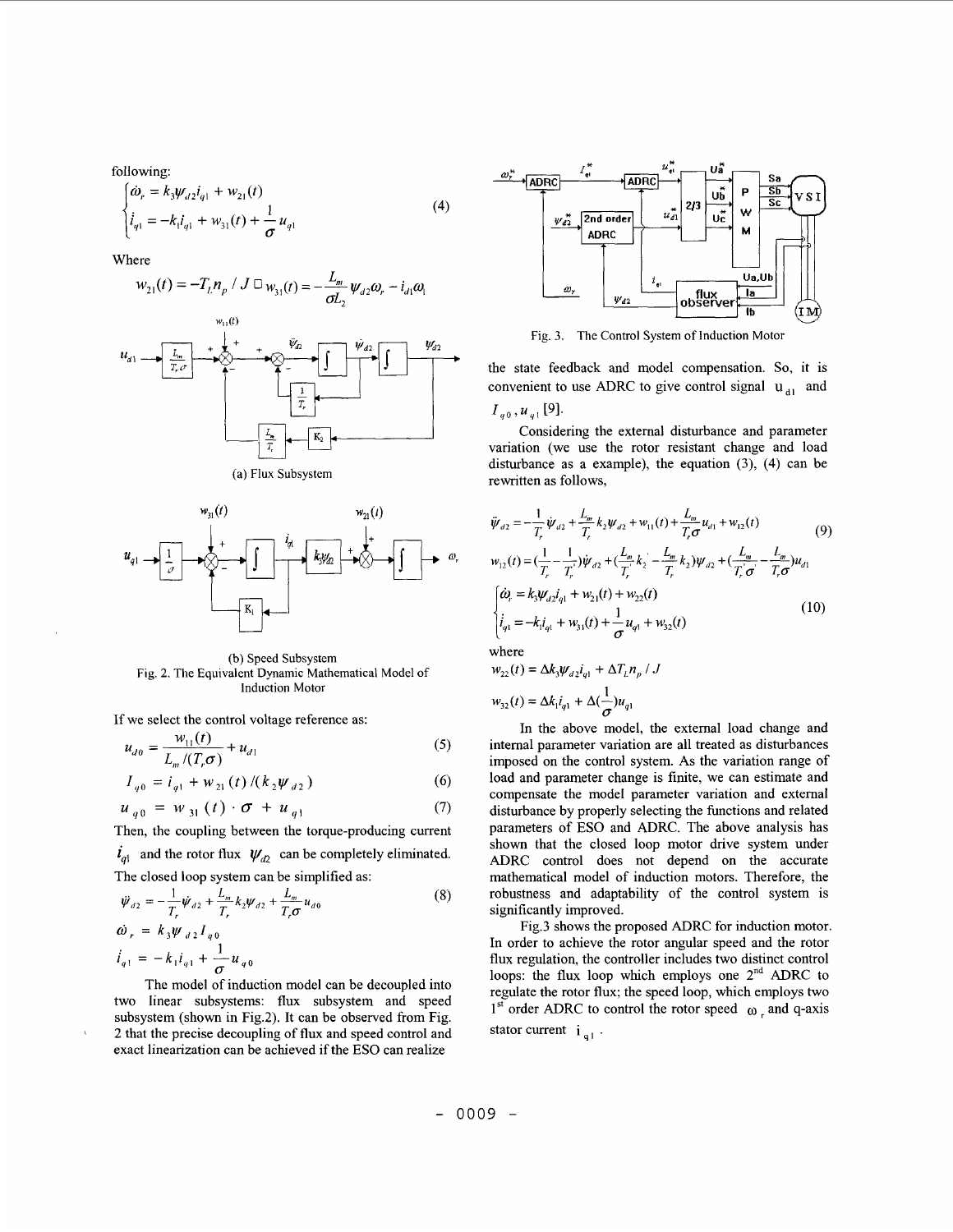## **4. RESULTS**

The proposed ADRC and its performance are now verified by simulation and experiments. The parameters of a 2.2 kW induction motor are as follows:<br>Rs=2.92  $\Omega$  Rr=1.92  $\Omega$  Ls

 $Rs=2.92 \Omega$   $Rr=1.92 \Omega$   $Ls=0.371 \text{ H}$ <br> $Lr=0.371 \text{ H}$   $Lm=0.358 \text{ H}$  Polepairs=2 Lr=0.371 H Lm=0.358 H<br>J = 0.1 kg · m<sup>2</sup> Rated Sp Rated Speed  $= 1430$  *rpm* 

### **4.1. Simulation Results**

All simulations are done with a load torque change applied to the induction motor. To see the influence of the proposed controller, the performances of ADRC and classic PID controller are compared. In order to limit the noises that exist in the detected signals, the coefficient of differentiator in PID controller is small.

Fig. 4 shows the actual and estimated rotor angular speed  $\omega_r$  of start up. At t=1.1s, load torque  $T_1 = 15N \cdot m$  is added to the induction motor. Fig. 5 shows the derivative **of** rotor angular speed including the actual value and the value estimated by **ESO.** The simulation results demonstrate that the extended state observer can track the state variables **of** the induction motor and their derivatives successfully.

[Fig.](#page-4-0) **6** shows dynamic responses of ADRC and PID controller with step disturbance load ( $T<sub>L</sub> = 15N \cdot m$ ). For ADRC, the speed response under rated speed shows no overshoot and it settles down quickly to a steady state without steady state error.

In order to show ADRC wide operation range, the parameters **of** the ADRC and PID controller have been optimized at rated speed (1430 rpm). Then, the same controllers are applied to regulate the induction motor at low speed (10 r/min) without changing their parameters. The performances of PID controller deteriorate, while ADRC can maintain its excellent performance (Shown in Fig.7). It shows ADRC could maintain its good dynamics and robustness to load disturbance in various operating conditions.

#### **4.2. Experiment Results**

Fig **8,** 9 show the speed curves of the induction motor with load torque  $T<sub>f</sub> = 6N \cdot m$  while setting rotor speed is changed. From these figures, we can see that the ADRC can maintain better dynamic performance and adaptability than PID controller over wide speed range.

In order to testify the robustness of ADRC under parameter variation, we reset the value of given rotor resistance in the model of induction motor to be approximately 50% lower (from 1.92 $\Omega \rightarrow 1.0 \Omega$ ) or 25% higher (from  $1.92\Omega \rightarrow 2.5\Omega$ ) than that of the actual rotor

resistance separately. After that, we operate the ADRC and PID controller in the same condition. From Fig 10, we can see that the ADRC can achieve no overshoot and small transient time during start up while dynamic performance of PID controller has deteriorated. [Fig.](#page-1-0) 1 **1** to Fig.14 show the experimental tests **of** ADRC and PID controller under given rotor resistance change. We can see that the dynamic performance of PID controller deteriorate significantly while ADRC maintains good speed regulation under parameter changes. From these figures, it can be noted that ADRC can achieve good robustness and adaptability to external and internal disturbances.

### **5. CONCLUSION**

This paper presented a new robust nonlinear controller for induction motor. ADRC is used to implement the state estimation and achieve robustness against motor parameter's change and load variation. The major advantage of the proposed method is that the closed loop characteristics of the motor drive system do not depend on the exact mathematical model of induction motor. No derivative calculation is needed either. From simulation and experiment results, it is observed that proposed ADRC control system is robust against the modeling uncertainty and the external disturbance. These results open new perspectives on utilization of nonlinear controllers on field orientation, and promote a new stream of studies on developing different structures of this class of controllers.



Fig. **4** actual (solid line) and estimated (dashed line) rotor angular speed  $\omega$ 



Fig.5 actual (solid line) and estimated (dashed line) **rotor** angular speed derivative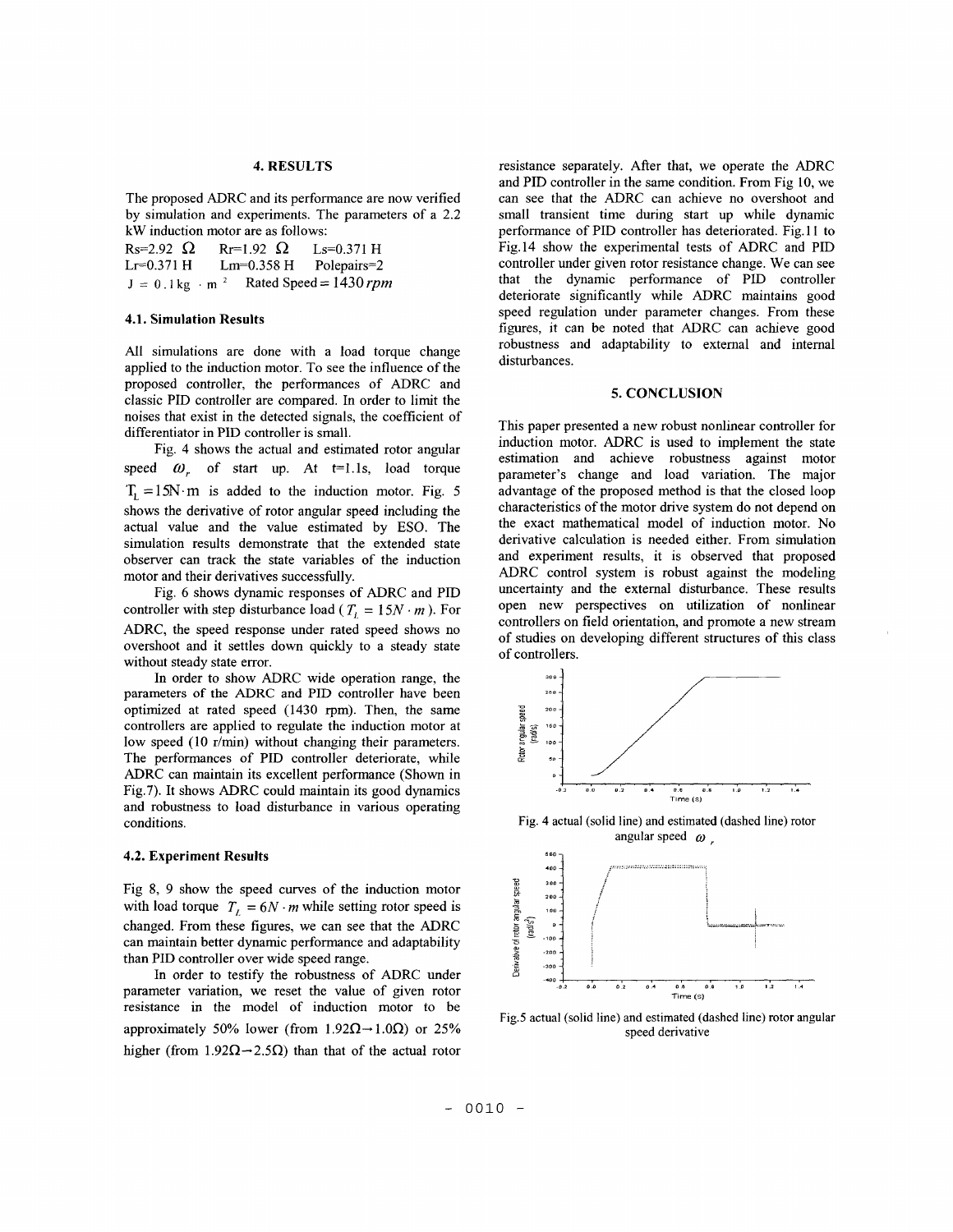<span id="page-4-0"></span>

Fig. 6 dynamic speed responses of ADRC (solid line) and PID controller (dashed line) due to load torque change (from



Fig. 7 dynamic responses of speed regulation at low speed (10 r/min) --- Using ADRC (solid line); Using PID controller (dashed line)



Fig. **8** dynamic speed responses of induction motor (changed from 120 to 240r/min)--- ADRC (solid line); PID controller (dashed line)



Fig. 9 dynamic speed responses of induction motor (changed from **120** to -120r/min) --- ADRC (solid line); PID controller (dashed line)



Fig. 10 dynamic speed responses of induction motor when starting up under rotor resistant change (from  $1.92\Omega \rightarrow 1.0\Omega$  ---ADRC (solid line); PID controller (dashed line)



(b) PID Controller [Fig.](#page-1-0) 1 **1** dynamic speed responses of induction from 120 to 240r/min under rotor resistant change (from  $1.92\Omega \rightarrow 1.0\Omega$ )